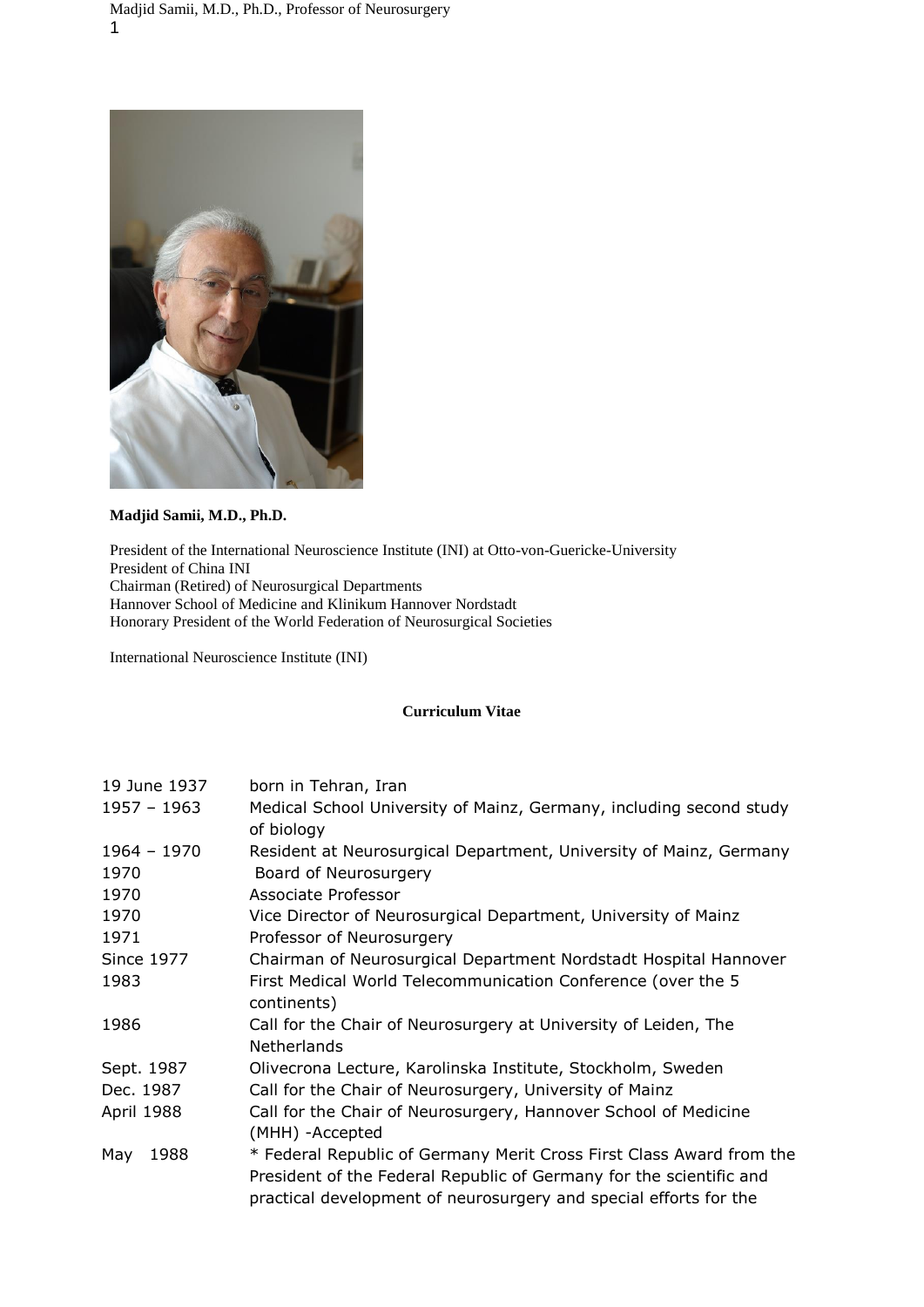|                   | international scientific cooperation in this field.                              |
|-------------------|----------------------------------------------------------------------------------|
| 1988              | + Award of the Prize of Science of Lower Saxony                                  |
| 1988              | Award of Honorary Professor by the Medical School of Military                    |
|                   | Academy, Beijing, China                                                          |
| 1988              | Keith Professorship University of Toronto, Canada                                |
| $1986 - 1988$     | President of the International Society of Skull Base Study Group                 |
|                   |                                                                                  |
| 1989              | President of the German Society for Plastic and Reconstructive                   |
|                   | Surgery                                                                          |
| 1989              | Visiting Professor for at Medical Faculty of University of California            |
|                   | (UCLA) Los Angeles, USA, and Visiting Director of the Skull Base                 |
|                   | Center at Neurosurgical Clinic of UCLA.                                          |
| 1989              | Guest of Honor at the 2 <sup>nd</sup> Annual Neurosurgery in the Rockies Meeting |
|                   | at the University of Colorado, Denver, Colorado, USA                             |
| 1989              | Obrador Lecture and Medal, Madrid, Spain                                         |
| 1990              | Penfield Lecture, Banff, Canada                                                  |
| 1990 - 1992       | Re-election as President of the International Skull Base Study Group             |
| 1991              |                                                                                  |
|                   | Sano Lecture, Tokyo, Japan                                                       |
| 1991              | Founder Member and 1 <sup>st</sup> President of the German Society of Skull Base |
|                   | Surgery                                                                          |
| 1991              | Founder Member and 1 <sup>st</sup> President of Neurobionics Foundation          |
|                   | Hannover                                                                         |
| 1991              | Founder President of the Board of Trustees of the Foundation AWD,                |
|                   | Children's Aid, Hannover                                                         |
| 1991              | Jamieson Memorial Lecture and Medal, Australia                                   |
| 1992              | Guest of Honor of the North American Skull Base Society                          |
| 1992              | Memorial lecture of Ginde oration - India                                        |
| 1992              | Traffic Security Award "Non disputare, sed agere" by Traffic Guard of            |
|                   |                                                                                  |
|                   | Lower Saxony                                                                     |
| 1992              | Lars Leksell Lecture, Charlottesville, USA                                       |
| 1992              | President of International Skull Base Society                                    |
| 1992              | President of 1 <sup>st</sup> International Skull Base Congress                   |
| 1992              | Award of Honorary Professor by Medical School of University of                   |
|                   | Uruguay                                                                          |
| Sept. 1993        | The 1 <sup>st</sup> Edward Laws Jr. M.D. Lecture, George Washington University,  |
|                   | Washington D.C.                                                                  |
| 1994              | Honorary Citizenship of the City Osario, Argentina                               |
| 1994              | Doctor Honoris Causa (Honorary Doctor) awarded by Catholic                       |
|                   | University, Rio Grande do Sul, Porto Alegre, Brazil                              |
| 1994              | President elect of the German Society of Neurosurgery                            |
|                   |                                                                                  |
| 1995              | Honorary President of the German Society of Skull Base Surgery                   |
| 1996              | Award of Honorary Professor by Peruvian University Cayetano Heredia,             |
|                   | Lima, Peru                                                                       |
| 1995              | Member of Board of Trustees "EXPO 2000 Hannover"                                 |
| 1995              | Award of Honorary Professor by the National University, Lima, Peru               |
| 1996              | President of the German Society of Neurosurgery 1996 - 1998                      |
| <b>Since 1996</b> | Chairman of the Neurosurgical Departments at Hannover School of                  |
|                   | Medicine, (since 1996) and Klinikum Hannover Nordstadt (since 1977)              |
| 1997              | Sir Charles Balance Memorial Lecture and Medal, London, England                  |
| 1997              | Dedication of Elyseu Paglioli's 100th birthday anniversary symposium             |
|                   | by Porto Alegre University to Professor Madjid Samii, Porto Alegre,              |
|                   | <b>Brasil</b>                                                                    |
|                   |                                                                                  |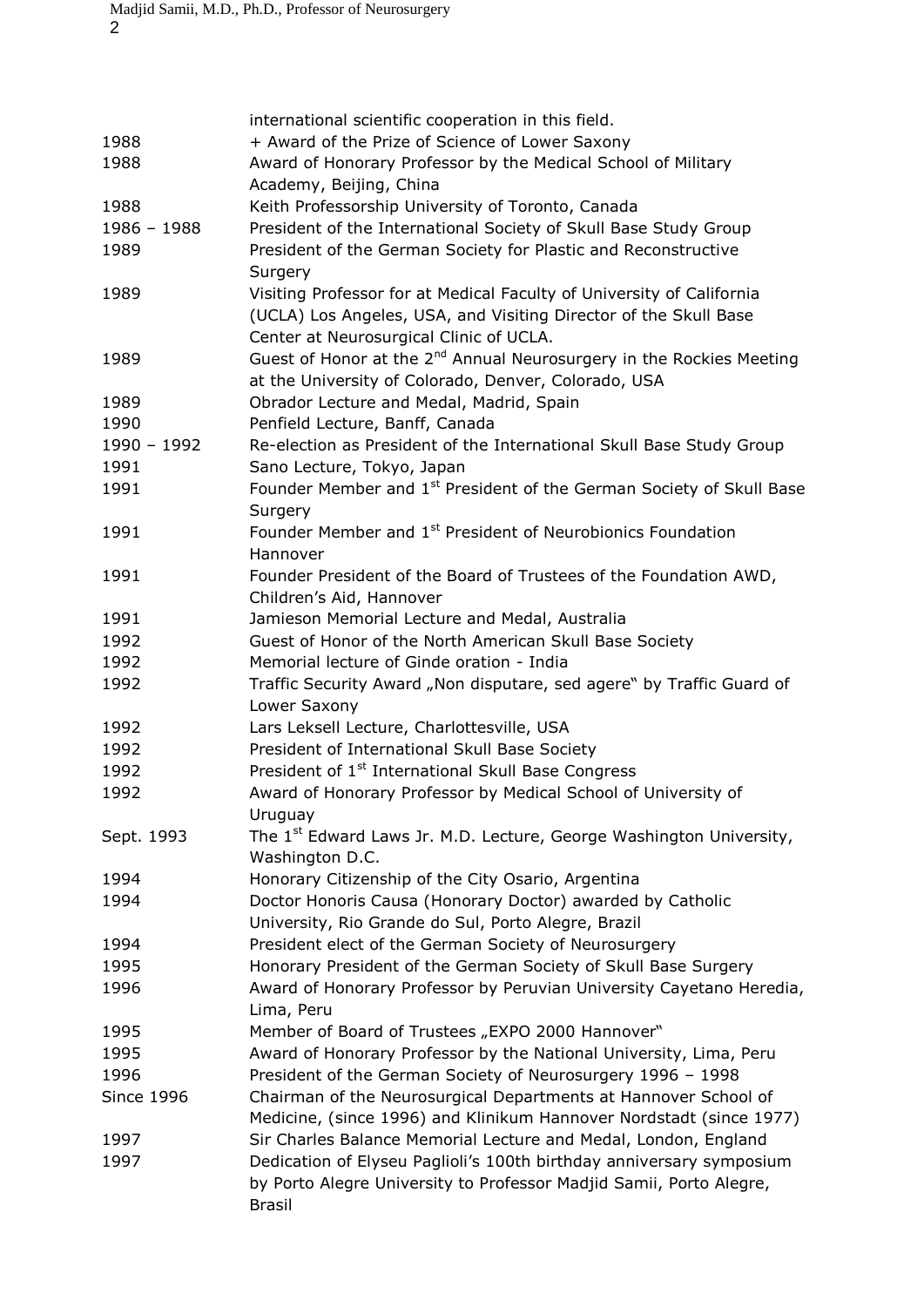| July 1997          | President of the World Federation of Neurosurgical Societies (WFNS),<br>$1997 - 2001$                                                                                                                                                                                                                 |
|--------------------|-------------------------------------------------------------------------------------------------------------------------------------------------------------------------------------------------------------------------------------------------------------------------------------------------------|
| May 1998           | Award of Honorary Professor by the Pontificia Universidad Javeriana,<br>Bogotà, Colombia                                                                                                                                                                                                              |
| June 1998          | Award of the "Aristoteles Gold Medal" by the University of<br>Thessaloniki, Greece                                                                                                                                                                                                                    |
| March 1999         | Award of Honorary Professor of Neurosurgery by The University of<br>Alexandria, Egypt.                                                                                                                                                                                                                |
| April 1999         | The Sixth Annual Loyd C. Megison, Jr. Visiting Professorship Louisiana<br>State University Medical Center, Shreveport, Louisiana, USA                                                                                                                                                                 |
| 1999<br>April 2000 | 1 <sup>st</sup> Honorary member of the Central European Neurosurgical Society<br>Award of Courtesy Professor in the Department of Neurological                                                                                                                                                        |
|                    | Surgery at the University of Florida College of Medicine, Gainesville,<br><b>USA</b>                                                                                                                                                                                                                  |
| July 2000          | President of the International Neuroscience Institute (INI),<br>Inauguration on 21 July, 2000                                                                                                                                                                                                         |
| July 2000          | Congress President of the "World Congress on Medicine and Health" 21<br>July - 20 August, 2000 - Hannover                                                                                                                                                                                             |
| August 2000        | Award of Doctor Honoris Causa of the University of Antioquia,<br>Medellin, Colombia                                                                                                                                                                                                                   |
| Sept. 2000         | European Lecture for Neurosurgery, Opio-Nice, France                                                                                                                                                                                                                                                  |
| Dec. 2000          | Award of the Rudolf Frey Prize for extraordinary achievements in the<br>field of pain therapy                                                                                                                                                                                                         |
| June 2001          | Honorary President of CURAC (German Society for Computer- and<br>Robot-assisted Surgery)                                                                                                                                                                                                              |
| Sept. 2001         | Honorary President of the World Federation of Neurosurgical Societies                                                                                                                                                                                                                                 |
| 2001               | Guest of Honor during the 50 years anniversary of the Italian Society<br>of Neurosurgery                                                                                                                                                                                                              |
| January 2002       | Award of Honorary Professor by Harbin Medical University, China                                                                                                                                                                                                                                       |
| 19 June 2002       | Award of the Decoration in Gold to celebrate Prof. Samii's 65 <sup>th</sup>                                                                                                                                                                                                                           |
|                    | birthday and 25 <sup>th</sup> anniversary as a neurosurgeon in Hannover by<br><b>Traffic Guard of Germany</b>                                                                                                                                                                                         |
| 19 June 2002       | Award of a Prize by the Brazilian Society of Neurosurgery                                                                                                                                                                                                                                             |
| 25 Feb. 2003       | Foundation of an international neurosurgical society of former pupils<br>and friends under the name MASCIN (Madjid Samii Congress of<br>International Neurosurgeons e.V.)                                                                                                                             |
| March 2003         | Honorary President during the Winter Congress of the Italian Society                                                                                                                                                                                                                                  |
| April 2003         | of Neurosurgery, Madonna di Campiglio, Italy<br>John L. Kemink, M. D. Memorial Lecture, University of                                                                                                                                                                                                 |
| April 2003         | Michigan, USA<br>The Richard C. Schneider Lecture, American Association of<br>Neurological Surgeons, San Diego, USA                                                                                                                                                                                   |
| 2003               | Inauguration of his statue in the public garden of the capital city of<br>Gilan in Rasht, Iran in acknowledgement of his life-work                                                                                                                                                                    |
| 2003               | In recognition of Prof. Samii's 25 years chairmanship of the<br>Neurosurgical Clinic, City of Hannover, the lecture hall of the hospital                                                                                                                                                              |
| 2003               | has been dedicated to his name (Madjid Samii-Auditorium)<br>McLaughlin-Gallie Visiting Professorship of the Royal College of<br>Physicians and Surgeons of Canada with the award of \$10,000. For<br>the first time since 1960 this prize was given to a German and world-<br>wide to a neurosurgeon. |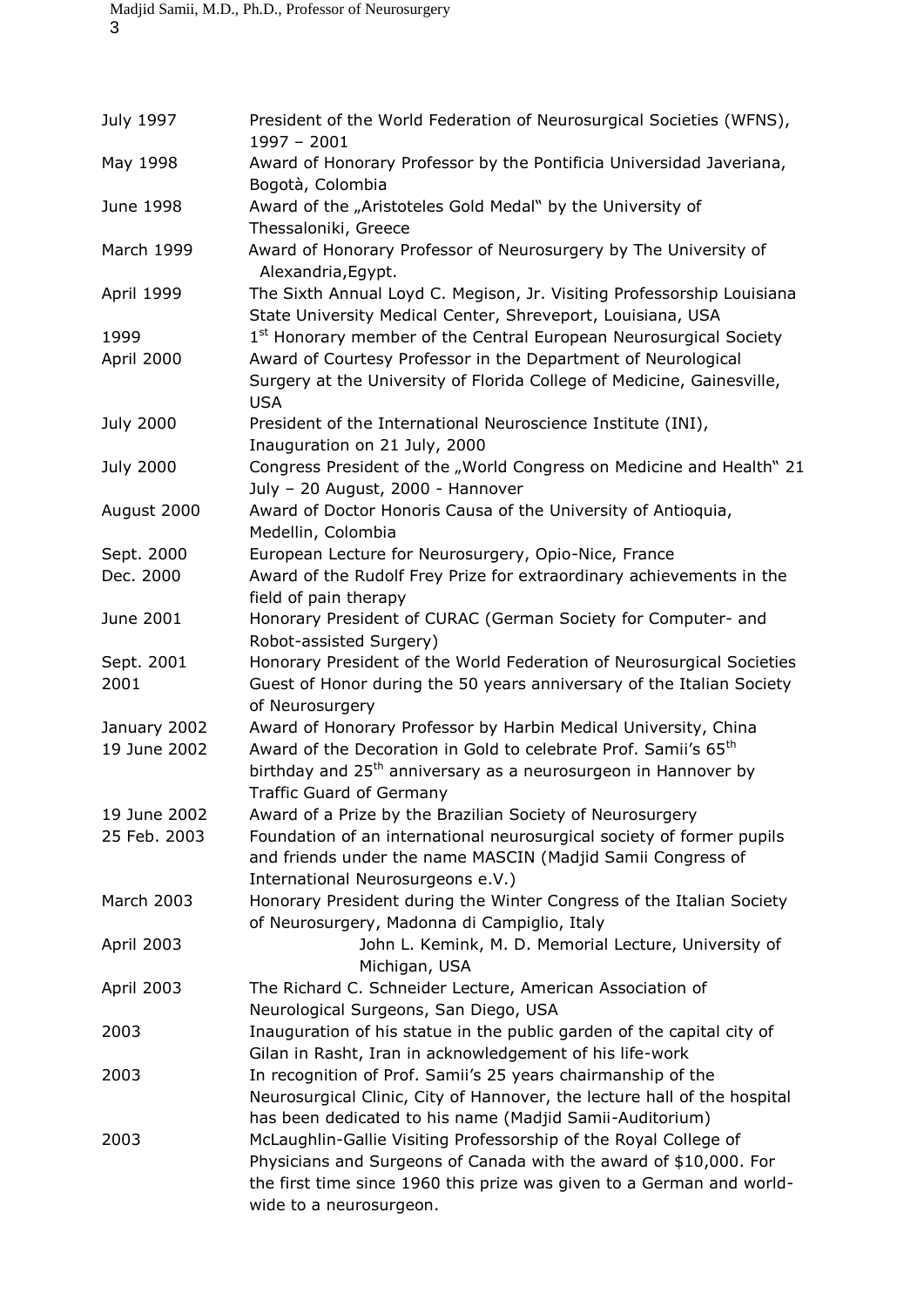| 2003                 | Paul C. Bucy Award for outstanding contributions to neurosurgical<br>education by the University of Chicago, USA                                                                                                                                                                                         |
|----------------------|----------------------------------------------------------------------------------------------------------------------------------------------------------------------------------------------------------------------------------------------------------------------------------------------------------|
| <b>July 2004</b>     | Nomination as President of the China International Neuroscience                                                                                                                                                                                                                                          |
| 7 Sept. 2004         | Institute at the Capital University of Medical Sciences in Beijing, China<br>1 <sup>st</sup> Honorary Ring of the City of Hannover (Garbsen) for outstanding<br>contribution to the fame of the city worldwide                                                                                           |
| 1 Oct. 2004          | Honorary Membership of the Austrian Society of Neurosurgery during<br>the 40 years Annual General Meeting of the society in Vienna, Austria                                                                                                                                                              |
| 21 Oct. 2004         | Honorary Membership and Medal of Recognition of the Polish Society<br>of Neurosurgery by the occasion of 50 years Anniversary of the society<br>in Krakow, Poland                                                                                                                                        |
| Nov. 2004            | Guest of Honor at the 4 <sup>th</sup> International Skull Base Congress, Sydney,<br>Australien                                                                                                                                                                                                           |
| 25 Nov. 2004         | Nomination as Honorary Professor by the Capital University of Medical<br>Sciences in Beijing, China                                                                                                                                                                                                      |
| 25 Nov. 2004         | In recognition of his worldwide contribution to the skull base surgery<br>the new established skull base training center at the XuanWu<br>University Hospital of the Capital University of Medical Sciences in<br>Beijing, China has been dedicated to him (Samii Skull Base Surgery<br>Training Center) |
| 24 Apr. 2005         | "Walk of Fame", Hannover (Garbsen)                                                                                                                                                                                                                                                                       |
| May 2005             | Honorary president of the 7th Congress of the European Skull Base<br>Society / 13th Congress of the German Society of Skull Base Surgery                                                                                                                                                                 |
| 18 May 2005          | Kurt Schürmann Lecture of the German Society of Skull Base Surgery,<br>Fulda                                                                                                                                                                                                                             |
| 26 Oct. 2005         | Carl Zeiss Visiting Professor and memorial lecturer of the University<br>clinic of Frankfurt, Frankfurt am Main, Germany                                                                                                                                                                                 |
| 11 Nov. 2005         | Honorary Membership of the Bangladesh Society of Neurosurgeons                                                                                                                                                                                                                                           |
| Dec. 2005            | Honorary Member of the Society of Nervous System Surgery in<br>Istanbul, Turkey                                                                                                                                                                                                                          |
| 2005                 | Founding Chair of the Accreditation Committee for WFNS Board of<br>Neurosurgery                                                                                                                                                                                                                          |
| June 2006            | Honorary Member of the Association of Russian Neurosurgeons in<br>Moscow, Russia                                                                                                                                                                                                                         |
| 29 June 2006<br>2006 | Matson Memorial Lecture, Harvard University of Boston, USA<br>Honorary Member of the Charity Society for School Constructions in<br>Iran                                                                                                                                                                 |
| 2006                 | In recognition of Prof. Samii's worldwide achievement two schools in<br>Isfahan and Rasht, Iran were named after him (Prof. Madjid Samii<br>School)                                                                                                                                                      |
| 2006                 | Guest of Honor of the Brazilian Society of Neurosurgery at the "26 <sup>th</sup><br>Brazilian Congress of Neurosurgery", Florianópolis, Brazil                                                                                                                                                           |
| 13 Nov. 2006         | Iranian scientific award "Chehrehaye Mandegar" for medicine 2006,<br>Tehran, Iran                                                                                                                                                                                                                        |
| March 2007           | In recognition of Prof. Samii's outstanding and valuable contribution<br>to the education and development of Neurosurgery in Morocco and<br>Africa he was honored by the University Rabat/Morocco during an<br>international conference                                                                  |
| 28 Apr. 2007         | Fedor-Krause-Medal of the German Society of Neurosurgery and<br>Fedor-Krause-Memorial Lecture at the 58th Annual Meeting in Leipzig,<br>Nomination as Honorary Member of the German Society of                                                                                                           |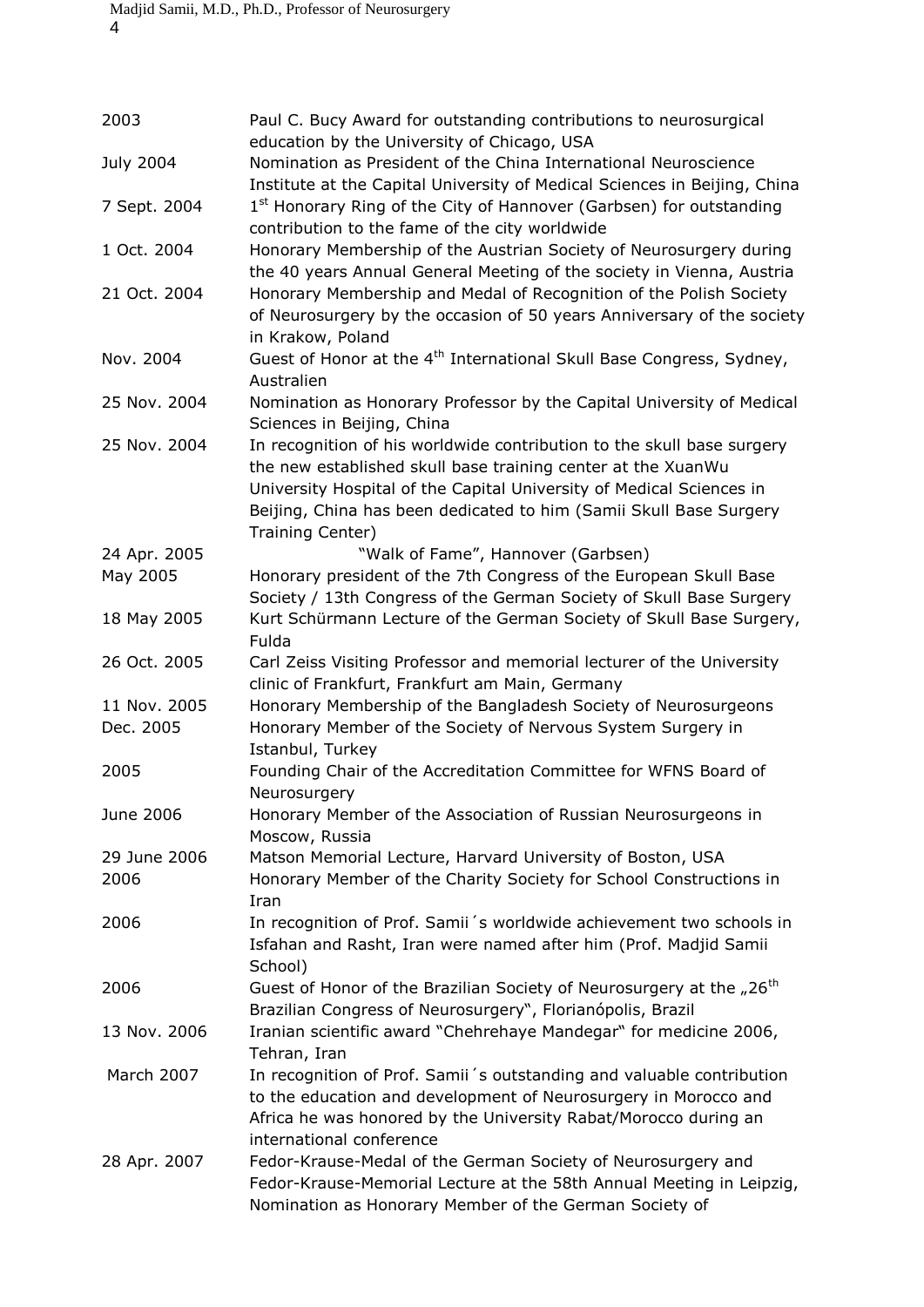|                                | Neurosurgery                                                                                                                                                                                                                                                                                                                                             |
|--------------------------------|----------------------------------------------------------------------------------------------------------------------------------------------------------------------------------------------------------------------------------------------------------------------------------------------------------------------------------------------------------|
| May 2007<br>May 2007           | Nomination as Honorary Member of the Czech Neurosurgical Society<br>Honorary President of the "8 <sup>th</sup> Congress of the European Skull Base<br>Society & 15 <sup>th</sup> Annual Meeting of the German Society of Skull Base<br>Surgery" in Prague, Czech Republic                                                                                |
| Aug. 2007                      | Honorary Guest of 1 <sup>st</sup> MASCIN Congress, Tübingen                                                                                                                                                                                                                                                                                              |
| 2 Sept. 2007                   | Nomination as Honorary Professor by the Shahid Beheshti University<br>of Medical Sciences, Tehran, Iran                                                                                                                                                                                                                                                  |
| 1 Oct. 2007                    | Chinese Friendship Award 2007 in Beijing, P. R. China. This Friendship<br>Award is the highest Chinese honor for foreigners who have<br>contributed through their activity a lot to the further development of<br>China                                                                                                                                  |
| 15. Dec. 2007                  | Celebration of 30 <sup>th</sup> Anniversary in Hannover, organized by Lord Major<br>of City of Hannover, Lower Saxony and signature in the "Golden Book"<br>of Hannover. This is a unique recognition for a non political citizen. For<br>this award the Laudation was held by Former Chancellor of Federal<br>Republic of Germany, Dr. Gerhard Schröder |
| 01. June 2008<br>12. Sep. 2008 | Cornerstone Ceremony of China INI at Xuanwu Hospital, ADRESSE<br>Guest of Honour of the 5th International Skull Base Congress of the<br>World Federation of Skull Base Societies & 19th Annual Meeting of the<br>North American Skull Base Society                                                                                                       |
| 10. Oct. 2008<br>24. Oct. 2008 | Guest of Honour 10 <sup>th</sup> Annual Conference of Skull Base Society of India<br>Vilhelm Magnus Memorial Lecture at the Norwegian Neurosurgical<br>Annual Meeting in Oslo.                                                                                                                                                                           |
| 28. Oct. 2008                  | Special lecturer at the XXXIII. Latin American Congress of<br>Neurosurgery (CLAN) in Bogota, Columbia                                                                                                                                                                                                                                                    |
| 31. Oct. 2008                  | Special guest of the Anniversary Meeting "85 Years of Neurosurgery in                                                                                                                                                                                                                                                                                    |
|                                | Serbia and 55 Years of Institute for Neurosurgery"                                                                                                                                                                                                                                                                                                       |
| 07. Nov. 2008                  | Special lecturer at the Asian Oceanian Skull Base Society of the<br>AOSBS 2008, in Busan, Korea                                                                                                                                                                                                                                                          |
| 28. Nov. 2008                  | President of 2 <sup>nd</sup> International Neurosurgical Symposium in Tehran,<br>Iran.                                                                                                                                                                                                                                                                   |
| 12. Dec. 2008                  | Nomination as Honorary Professor by the Burdenko Institute in<br>Moscow, Russia.                                                                                                                                                                                                                                                                         |
| 13. Dec. 2008                  | Special lecturer at the Annual Congress of the Italian Skull Base<br>Society in Bergamo, Italy                                                                                                                                                                                                                                                           |
| 23. Jan. 2009                  | Special lecturer at the Consensus Conference on Pediatric<br>Neurosurgery at the 1st Interim Meeting of the European Society of<br>Pediatric Neurosurgery in Rome, Italy                                                                                                                                                                                 |
| September 2009                 | Honorary Member of the Neurosurgical Association of Serbia as well as<br>Visiting Professor of the Serbian University of Belgrade                                                                                                                                                                                                                        |
| January 2010                   | Guest of Honour at the Annual Meeting of the Neurosurgical Society of<br>Venezuela, Caracas, Venezuela.                                                                                                                                                                                                                                                  |
| February 2010                  | Orator of the Annual Sarveshwari Memorial by the 12 <sup>th</sup> Annual<br>Microneurosurgery Workshop in New Delhi, India.                                                                                                                                                                                                                              |
| March 2010                     | Guest of Honour at the 35 <sup>th</sup> International Annual Meeting of the<br>Egyptian Society of Neurological Surgeons in Sharm El-Sheikh, Egypt.                                                                                                                                                                                                      |
| 13/04/10                       | Awarded the Gold Medal by the 63 <sup>rd</sup> Annual Meeting of the<br>Neurosurgical Society of America at Pebble Beach, California, USA.<br>For the first time this award was granted to a non-American scientist.                                                                                                                                     |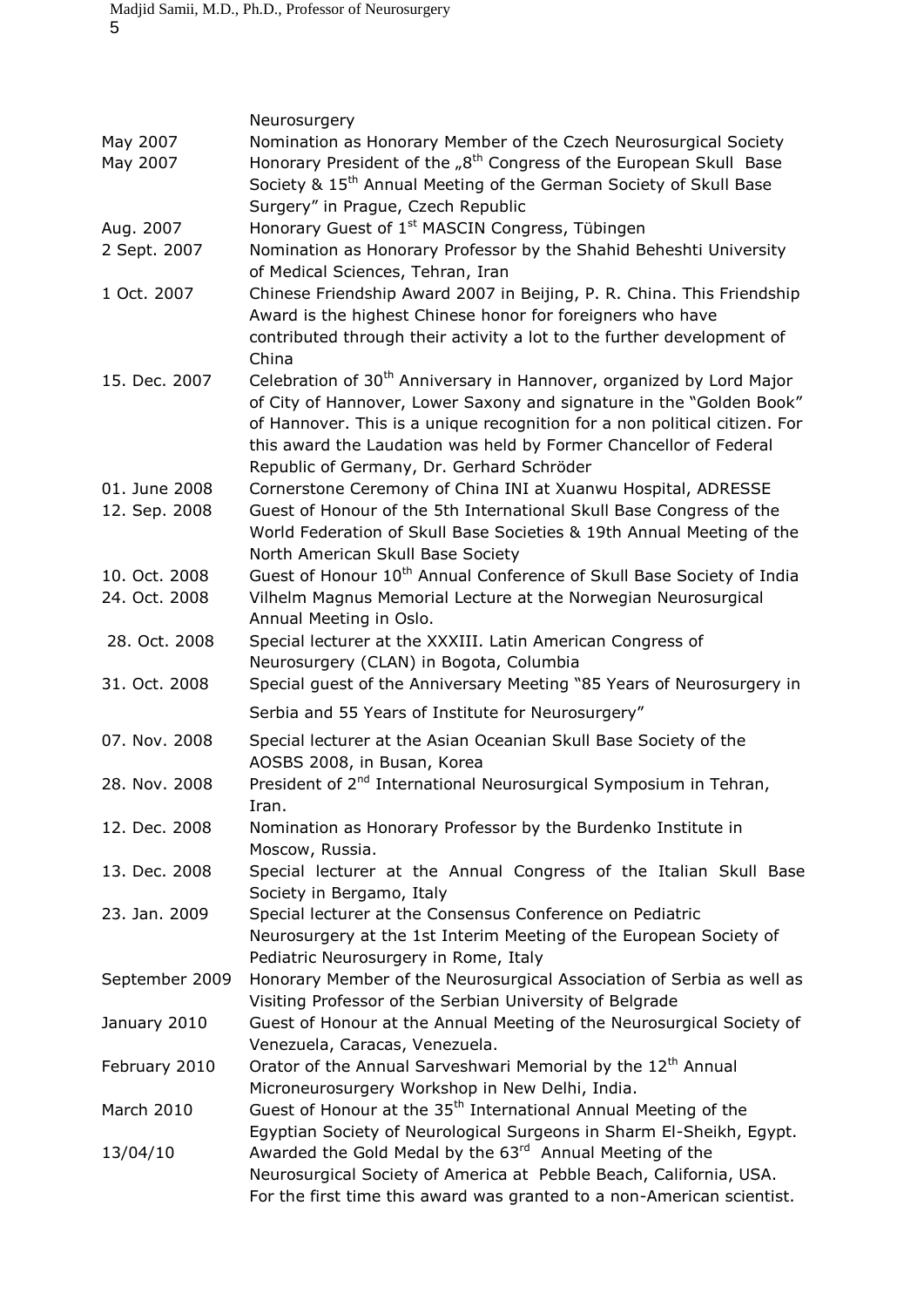| April 2010           | Honorary President of the 3 <sup>rd</sup> International Neurosurgery Symposium<br>at the Milad Hospital, Tehran, Iran.                                                                                                                                             |
|----------------------|--------------------------------------------------------------------------------------------------------------------------------------------------------------------------------------------------------------------------------------------------------------------|
| May 2010             | Special Invited Lecturer at the International Conference " Modern<br>Aspects of Spinal Surgery" in Moscow, Russia.                                                                                                                                                 |
| June 10              | Special Invited Lecturer at the 7th Meeting of Asian Society for Neuro-<br>Oncology in Seoul, Korea.                                                                                                                                                               |
| June 10              | Special Invited Lecturer at the 4 <sup>th</sup> Academic Congress of International<br>Chinese Neurosurgical Sciences in Chengdu, China.                                                                                                                            |
| July 10              | President of the International Neurosurgical Congress on the occasion<br>of the 10-year anniversary of the International Neuroscience Institute<br>Hannover.                                                                                                       |
| November 2010        | Special invited Lecturer at the 5 <sup>th</sup> International Symposium on<br>Microneurosurgical Anatomy in Istanbul, Turkey.                                                                                                                                      |
| November 2010        | President of the 7 <sup>th</sup> International Course on Clinical Neurosurgery in<br>China                                                                                                                                                                         |
| February 2011        | Guest of Honour at the 16 th Convention of Academia Eurasiana<br>Neurochirurgica 2011 in Mumbai, India                                                                                                                                                             |
| February 2011        | Director of the 26 <sup>th</sup> International Course on Clinical Neurosurgery at<br>INI, Hannover, Germany                                                                                                                                                        |
| March 2011           | Invited speaker and special lecturer at the 2 <sup>nd</sup> Congress of the African<br>Federation of Neurosurgical Societies and the 4 <sup>th</sup> Course of the WFNS<br>Rabat Reference Centre, Rabat, Morocco                                                  |
| April 2011           | Special National Conference of the Bangladesh Society of<br>Neurosurgeons in honour of Prof. Madjid Samii, 15-16.04.11, Dhaka,<br>Bangladesh                                                                                                                       |
| May 2011             | Invited special lecturer at the International Neurosurgery Update,<br>Mumbai, India                                                                                                                                                                                |
| June 2011            | Invited special lecturer at the 11 <sup>th</sup> Helsinki Life Course and<br>Scandinavian Neurosurgery Congress, Helsinki, Finland                                                                                                                                 |
| July 2011            | Honorary president of the 3 <sup>rd</sup> International MASSIN in conjunction with<br>WSANS Annual, Seattle, USA                                                                                                                                                   |
| September 2011       | Honorary lecturer at the 14 <sup>th</sup> Interim Meeting of the World Federation<br>of Neurosurgical Societies and 15 <sup>th</sup> Brazilian Congress of Continuous<br><b>Education of BSNS</b>                                                                  |
| 17 September<br>2011 | WFNS awarded the 1 <sup>st</sup> "Madjid Samii Medal of Honour" to Professor<br>Maurice Choux from Marseille, France during the 14 <sup>th</sup> Interim Meeting<br>of the World Federation of Neurosurgical Societies in Porto de<br>Galinhas, Pernambuco, Brazil |
| September 2011       | President of the 4 <sup>th</sup> International Neurosurgical Symposium, Tehran,<br>Iran                                                                                                                                                                            |
| September 2011       | Nomination as Ambassador for Africa by the World Federation of<br>Neurosurgical Societies (WFNS)                                                                                                                                                                   |
| 02. Oct. 2011        | Nomination as an ordinary professor of the Tehran University of<br>Medical Sciences (TUMS)                                                                                                                                                                         |
| 03. Oct.2011         | Nomination as an ordinary professor of the Isfahan University of<br><b>Medical Sciences</b>                                                                                                                                                                        |
| November 2011        | Honorary membership of the Bulgarian Society of Neurosurgery                                                                                                                                                                                                       |
| November 2011        | Guest of Honour at the 7 <sup>th</sup> Black Sea Neurosurgical Congress, Sofia,<br><b>Bulgaria</b>                                                                                                                                                                 |
| December 2011        | Special guest at the Asian-Australasian Society of Neurological<br>Surgeons (AACNS), Taipei, Taiwan                                                                                                                                                                |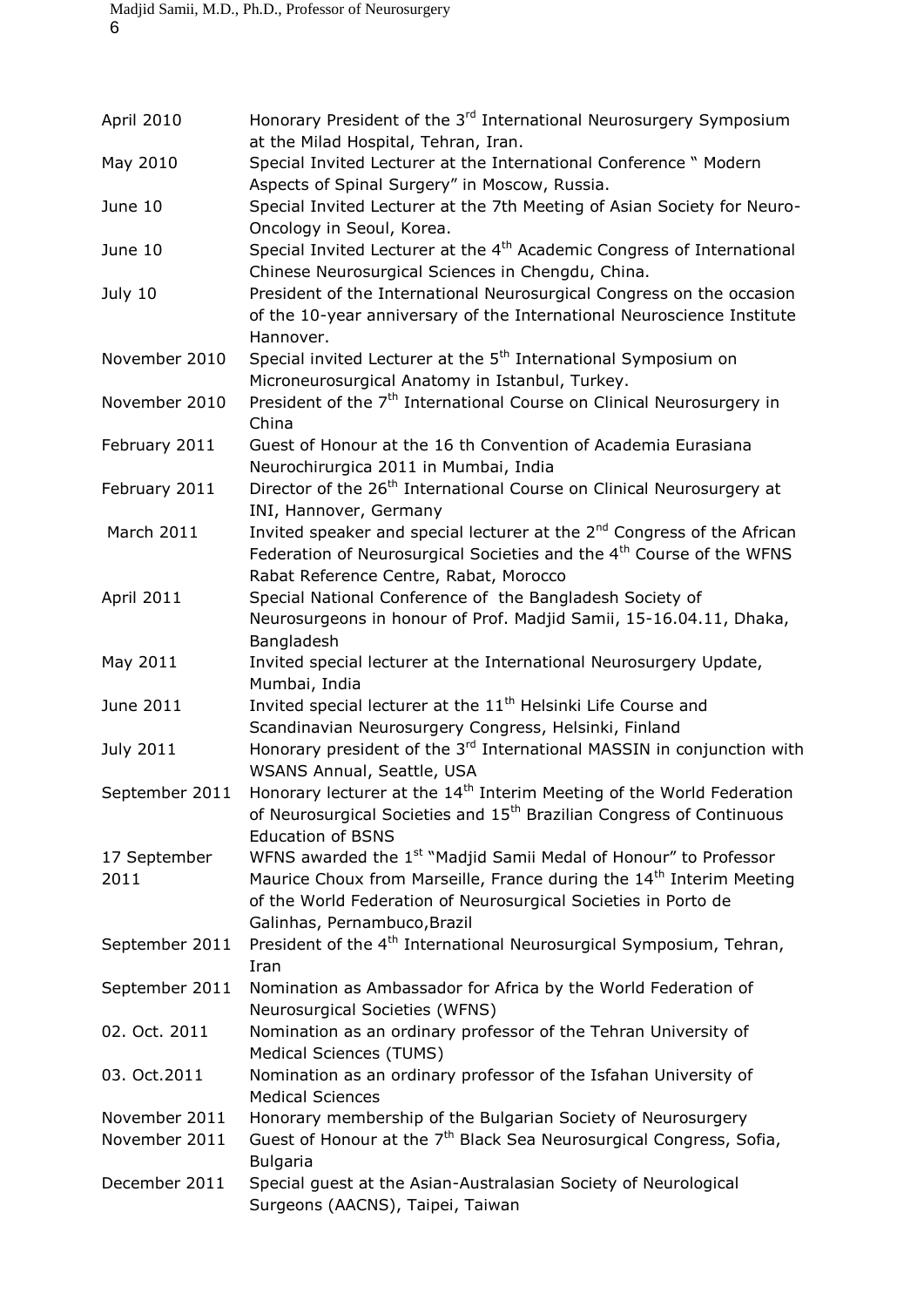| December 2011  | Nomination as honorary member of the National Academy of Medical<br>Societies, Moscow, Russia                                                                                                                                           |
|----------------|-----------------------------------------------------------------------------------------------------------------------------------------------------------------------------------------------------------------------------------------|
| March 2012     | Guest of honor of the first conference of Neurological Surgeons<br>Society of India, Pune, India                                                                                                                                        |
| March 2012     | Ginde Oration at the Bombay Hospital Institute of Medical Sciences,<br>20 <sup>th</sup> anniversary, Mumbai, India                                                                                                                      |
| March 2012     | Invited speaker at the 5th South Asian Neurosurgical Congress,<br>Kathmandu, Nepal                                                                                                                                                      |
| April 2012     | Special lecture by the Latin American Congress, Recife, Brazil                                                                                                                                                                          |
| April 2012     | Interim Meeting of MASSIN; Recife, Brazil                                                                                                                                                                                               |
| May 2012       | Guest of Honour of the 6 <sup>th</sup> International Congress of the World<br>Federation of Skull Base Societies. $+10^{th}$ European Skull Base Society<br>Congress, Brighton, United Kingdom                                          |
| 08. June 2012  | Invited speaker of the Medical Chamber of the State Lower Saxony                                                                                                                                                                        |
| June 2012      | Special invited speaker of the Algerian Neurosurgical Society, Algiers,<br>Algeria                                                                                                                                                      |
| June 2012      | Guest of Honour of the 7 <sup>th</sup> Central European Neurosurgical Societies<br>Congress, Prague, Czech Republic                                                                                                                     |
| 13. June .2012 | Awarded with the Medal of Honour from the Medical Faculty of the<br>Charles University, Prague, Czech Republic                                                                                                                          |
| September 2012 | Invited Special Lecturer of the 9th Asian Congress of Neurological<br>Surgeons, Istanbul, Turkey                                                                                                                                        |
| 07 Sep 2012    | Medal of Honour of Colombian Association of Neurosurgery for 50th                                                                                                                                                                       |
|                | anniversary of the Association, Bogota, Colombia                                                                                                                                                                                        |
| 07 Sep 2012    | Nomination as the first honorary president of Colombian Association of<br>Neurosurgery, Bogota, Colombia                                                                                                                                |
| September 2012 | Invited Special Lecturer of the 29 <sup>th</sup> Brazilian Congress of<br>Neurosurgery, Rio de Janeiro, Brazil                                                                                                                          |
| September 2012 | Scientific director of the 9 <sup>th</sup> international course on clinical                                                                                                                                                             |
|                | neurosurgery and international symposium of the WFNS, Yunnan<br>(Lijiang), China                                                                                                                                                        |
| 27-30 Sep 2012 | Invited special lecturer of the 8 <sup>th</sup> International Congress of the<br>Romanian Society of Neurosurgery, Bucharest, Romania                                                                                                   |
| 5-7 Oct 2012   | President of the 5 <sup>th</sup> international neurosurgery symposium, Tehran,<br>Iran                                                                                                                                                  |
| 5 Oct 2012     | Inauguration of Professor Samii's dedicated section in the National<br>Museum of Medical Sciences History of Iran, Tehran, Iran                                                                                                         |
| 6 Oct 2012     | Special invited lecturer of the Faculty of Management, University of<br>Tehran, Tehran, Iran                                                                                                                                            |
| 8 Oct 2012     | Special lecturer of the Mashhad University of Medical Sciences,<br>Mashhad, Iran                                                                                                                                                        |
| 8 Oct 12       | Honorary professor of Mashhad University of Medical Sciences,<br>Mashhad, Iran                                                                                                                                                          |
| 2 Nov 2012     | launching event for "Africa 100" project with participation of former<br>president of the Germany and several ambassadors of African<br>countries and members of directory board of Volkswagen company,<br>Car City, Wolfsburg, Germany |
| 8-11 Nov 2012  | Special invited lecturer of the 5 <sup>th</sup> WFNS Rabat reference center<br>conference for African neurosurgeons and the celebration of the 10th<br>anniversary of the WFNS Rabat reference center                                   |
| 19-21 Dec 2012 | Invited special lecturer and memorial lecturer of Jacob Chandy oration                                                                                                                                                                  |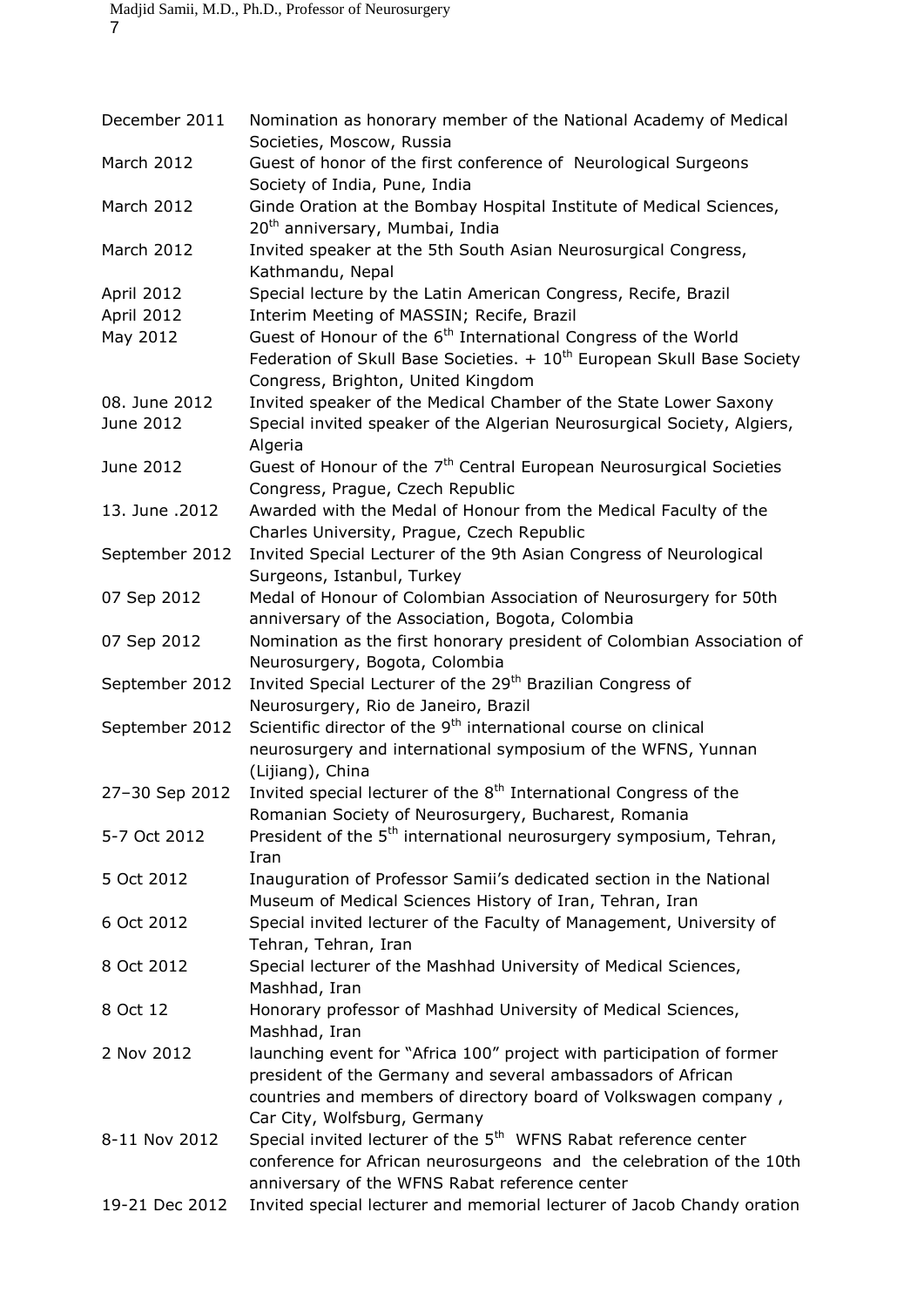|                       | of 61st Annual Conference of Neurological Society of India, the 1st                                                                                                                                                                                                                                                                  |
|-----------------------|--------------------------------------------------------------------------------------------------------------------------------------------------------------------------------------------------------------------------------------------------------------------------------------------------------------------------------------|
|                       | Indo German friendship meeting (DGNC) and the 33rd Annual<br>Conference of the Society of Indian Neuroscience Nurses (SINNCON                                                                                                                                                                                                        |
|                       | 2012), New Delhi, India                                                                                                                                                                                                                                                                                                              |
| 27 Dec 2012           | Honorary distinguished professor of Guilan University of Medical<br>Sciences, Guilan, Iran                                                                                                                                                                                                                                           |
| 27 Dec 2012           | Inauguration of Professor Madjid Samii Stamp by National Iranian Post<br>Company, Guilan, Iran                                                                                                                                                                                                                                       |
| 28 Dec 2012           | Inauguration ceremony for the naming of "Professor Madjid Samii<br>boulevard" in the capital city of Rasht, Guilan, Iran                                                                                                                                                                                                             |
| 28 Dec 2012           | Cornerstone ceremony for the "Cultural and Research Foundation of<br>Professor Madjid Samii" at Guilan University of Medical Sciences<br>campus, Guilan, Iran                                                                                                                                                                        |
| 28 Dec 2012           | Honorary citizen of the Rasht, the capital city of Guilan province,<br>Rasht, Iran                                                                                                                                                                                                                                                   |
| 28 Dec 2012           | Official visit to the Professor Madjid Samii high school, Rasht, Iran                                                                                                                                                                                                                                                                |
| 28 Dec 2012           | Honorary lecturer of the Guilan University of Medical Sciences, Rasht,<br>Iran                                                                                                                                                                                                                                                       |
| 03 April 2013         | Gold medal of scientific recognition from university of Messina: the<br>president of Messina university awarded Professor Madjid Samii as a<br>worldwide leader in neurosurgery and an outstanding scientist with<br>the Gold Medal of recognition during an academic ceremony in Aula<br>Magna of Universita Degli Studi di Messina |
| 12-16 April 2013      | Invited special lecturer of the 27th annual congress of Turkish<br>Neurosurgical Society, Antalya, Turkey                                                                                                                                                                                                                            |
| 14 April 2013         | The first memorial lecturer of "Aykut Erbengi memorial lecture" of<br>Turkish Neurosurgical Society, Antalya, Turkey                                                                                                                                                                                                                 |
| 11 May 2013           | Nominated as the winner of "Leibniz-Ring" award 2013 with Leibniz<br>prize of 15,000 Euro, Hannover, Germany                                                                                                                                                                                                                         |
| 14-17 May 2013        | Guest of honor at 18th Conference of the Spanish Neurosurgery<br>Society, Donostia-San Sebastián, Spain                                                                                                                                                                                                                              |
| 14 May 2013           | Awarded the gold medal of honor of Spanish Neurosurgery Society                                                                                                                                                                                                                                                                      |
| 15 may 2013           | Awarded the gold medal of Columbian University of Antioquia                                                                                                                                                                                                                                                                          |
| 03 July 2013          | Nominated as the winner of "Golden Neuron Award" from the World<br>Academy of Neurological Surgery (WANS)                                                                                                                                                                                                                            |
| 4-6 September<br>2013 | Honorary president of the 4th MASSIN congress, Kobe, Japan                                                                                                                                                                                                                                                                           |
| 9-12 September        | Honorary lecturer of the 15th WFNS World Congress, Seoul, South                                                                                                                                                                                                                                                                      |
| 2013                  | Korea                                                                                                                                                                                                                                                                                                                                |
|                       | 9 September 2013 WFNS awarded the second "Madjid Samii Medal of Honor" to Professor<br>Sir Lindsay Symon from Wiltshire during the 15th WFNS World                                                                                                                                                                                   |
|                       | Congress in Seoul, South Korea                                                                                                                                                                                                                                                                                                       |
| 25-26 October<br>2013 | President of the $10^{th}$ annual international course on neurosurgery,<br>Xiamen, China                                                                                                                                                                                                                                             |
| November 2013         | "World Neurosurgery", the official journal of WFNS has nominated<br>Prof. Samii as "Neurosurgeon of the Year 2013" and dedicated the<br>November issue to his life achievements                                                                                                                                                      |
| 12 November 2013      | Awarded the "Leibniz-Ring award 2013" with Leibniz prize of 15,000 Euro,<br>Hannover, Germany                                                                                                                                                                                                                                        |
| 12 November 2013      | Issuance of Professor Madjid Samii postage stamp by Deutsche Post and Presse                                                                                                                                                                                                                                                         |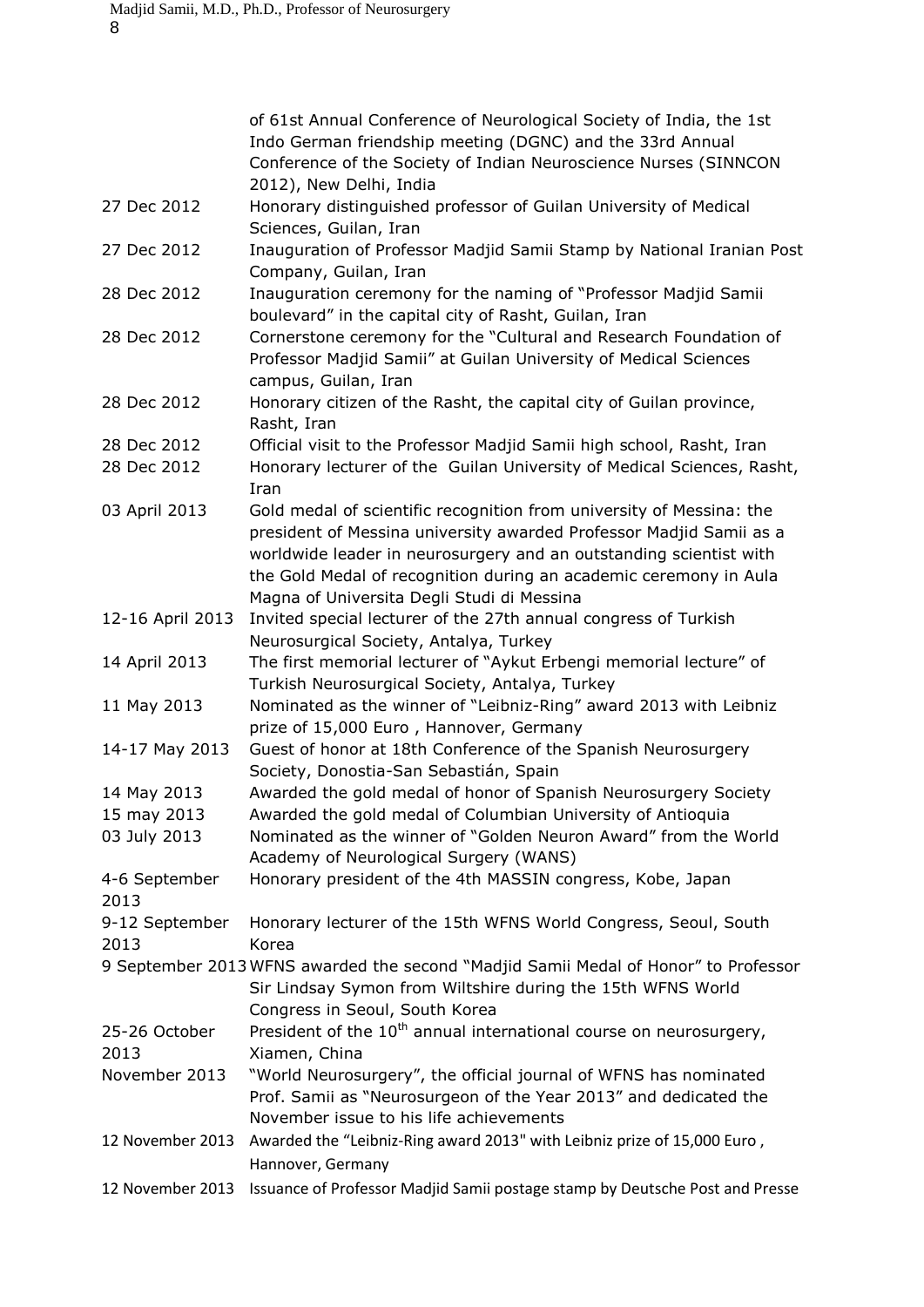|                  | Club Hannover in the event of "Leibniz-Ring award 2013", Hannover, Germany                    |
|------------------|-----------------------------------------------------------------------------------------------|
| 22 December 2013 | National Iranian award of "Quality Commitment" in the field of medicine,                      |
|                  | Tehran, Iran                                                                                  |
| 18 January 2014  | Organisation of the 20th anniversary of the International Neurobionics Institute              |
|                  | in Hannover with awarding through Neurobionics awards, Hannover, Germany                      |
| 02 March 2014    | Distinguished national prize for science awarded by Iranian president during the              |
|                  | 27 <sup>th</sup> Khwarizmi International Award ceremony, Tehran, Iran                         |
| 02 March 2014    | WIPO Award (World Intellectual Property Organization) for best inventor,                      |
|                  |                                                                                               |
|                  | Tehran, Iran                                                                                  |
| 03 March 2014    | Nominated as the affiliate professor of Islamic Azad University of Iran, Tehran,              |
|                  | Iran                                                                                          |
| 03 March 2014    | Issuance of Professor Madjid Samii honorary postage stamp in the event of                     |
|                  | nomination as the affiliate professor of Islamic Azad University of Iran by                   |
|                  | National Iranian Post Company, Tehran, Iran                                                   |
| 14-18 March 2014 | Honorary lecturer of the International Basic Neurosurgery Course, Antalya,                    |
|                  | Turkey                                                                                        |
|                  | 27 - 29 March 2014 Special invited lecturer of the 37th Annual Meeting of Egyptian Society of |
|                  | Neurological Surgeons (ESNS), Luxor - Egypt                                                   |
| 27-30 March 2014 | Special invited lecturer of "the 6th Course of the WFNS Rabat Reference Center-               |
|                  | Mohammed V University Souissi Course for African Neurosurgeons", Rabat,                       |
|                  | Morocco                                                                                       |
| 16 June 2014     | Honorary citizenship of Isfahan, the capital city of Isfahan province,                        |
|                  | Isfahan, Iran                                                                                 |
| 17 June 2014     | Honorary guest of Yazd; the capital city of Yazd province, Yazd, Iran                         |
| 21 July 2014     | Honorary professor of the National Center for Neurosurgery of the                             |
|                  | republic of Kazakhstan, Astana, Kazakhstan                                                    |
| 30 August 2014   | Honorary "Tabriz medal" and citizenship of Tabriz, the capital city of                        |
|                  | Tabriz province, Tabriz, Iran                                                                 |
| 11 October 2014  | Winner of the "Golden Neuron Awards" of the World Academy Of                                  |
|                  | Neurological Surgery, Vienna, Austria                                                         |
| 12 October 2014  | Honorary guest and lecturer of the 15th European Congress of                                  |
|                  | Neurosurgery, Prague, Czech Republic                                                          |
| 23 November      | Guest of honor of the Marmara University-Institute of Neurological                            |
| 2014             | Sciences meeting, dedicated to Professor Tuncalp Ozgen, Istanbul,                             |
|                  | Turkey                                                                                        |
|                  | 2 December 2014 Honorary member of the PAN Arab Neurosurgical Society, Dubai, UAE             |
| 2-4 December     | Honorary guest of the 10th PAN Arab Neurosurgical Society Congress,                           |
| 2014             | Dubai, UAE                                                                                    |
| 6-7 December     | President of the 11th International Course in Clinical Neurosurgery,                          |
| 2014             | Zhaoqing, China                                                                               |
| 29 December      | Honorary citizenship of the Shenzhen city, China                                              |
| 2014             |                                                                                               |
| 23 January 2015  | Guest of honor at the 49th Annual meeting of the Neurosurgical                                |
|                  | Society of the Virginias, White Sulfur Spring, USA                                            |
| 6 February 2015  | Visiting professor of Department of Neurosurgery and Neurooncology                            |
|                  | of Charles University, Prague, Czech Republic                                                 |
| 6-8 March 2015   | Honorary guest and speaker of the 4th Symposium of the World                                  |
|                  | Federation of Neurosurgical Societies, Taipei, Taiwan                                         |
| 12-15 April 2015 | Honorary guest and lecturer of the 7th International Conference on                            |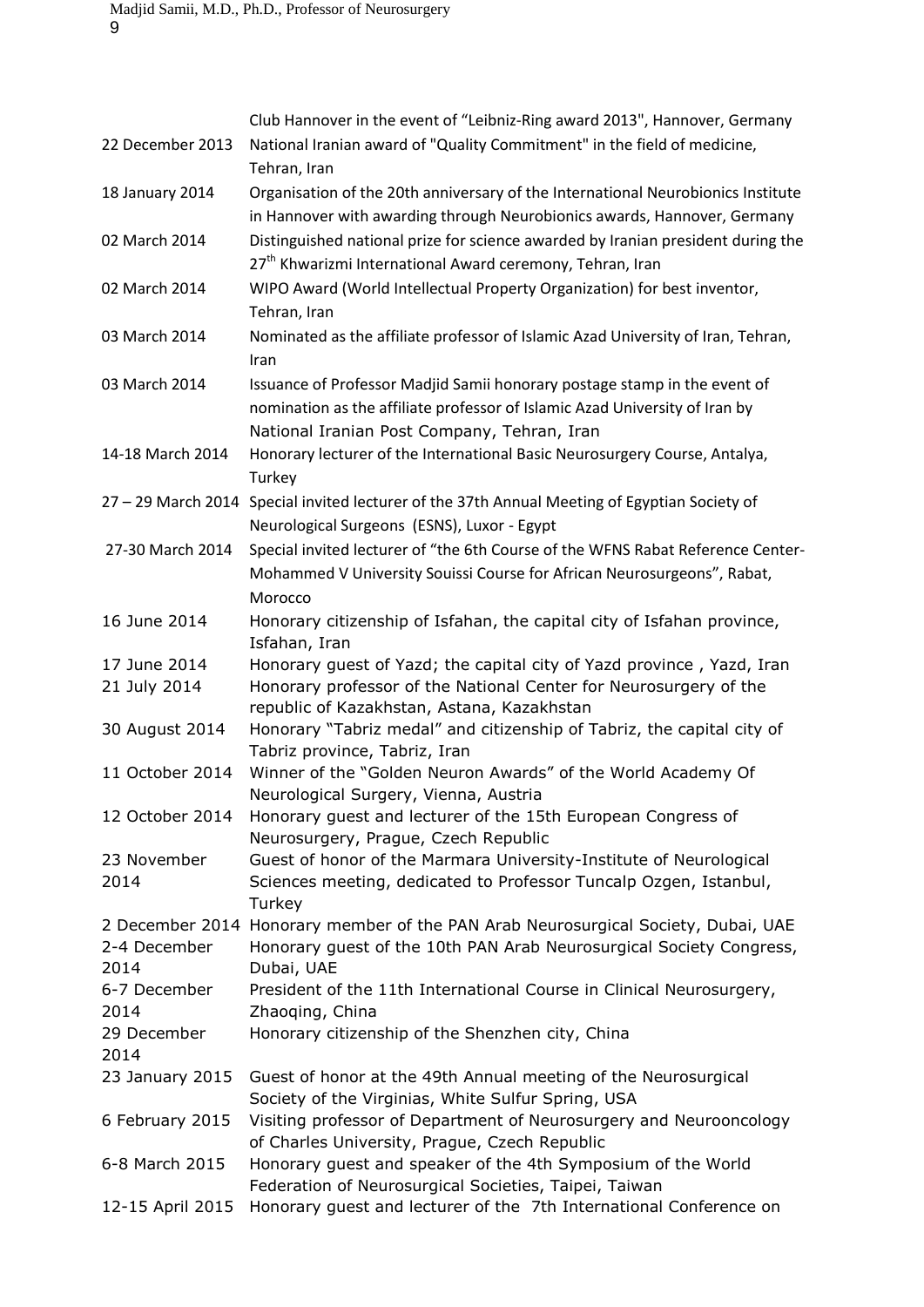| 22-24 May.2015               | Acoustic Neuroma, Shanghai, China<br>Honorary invited lecturer of the 2nd Congress of the southeast<br>European Neurosurgical Society, Sarajevo, Bosnia-Herzegovina |
|------------------------------|---------------------------------------------------------------------------------------------------------------------------------------------------------------------|
| 8-12 September               | Honorary guest of the 15th WFNS Interim Meeting, Rome, Italy                                                                                                        |
| 2015<br>12 September<br>2015 | The third "Madjid Samii Medal of Honor"was awarded by WFNS to Prof.<br>Alexander N. Konovalov during the 15th WFNS Interim Meeting, Rome,<br>Italy                  |
| 24-25 September<br>2015      | Honorary invited lecturer of the International Symposium on<br>Peripheral Nerve Regeneration (ISPNR) 2015, Hannover, Germany                                        |
| 08 October 2015              | Honorary Citizenship of Hamadan, the capital city of Hamadan<br>province, Iran                                                                                      |
| 08 October 2015              | Honorary professor of Hamadan University of Medical SCience,<br>Hamadan, Iran                                                                                       |
| 30 October 2015              | Honorary invited lecturer of the first Annual Meeting of Serbian<br>Neurological Society, Belgrad, Serbia                                                           |
| 12-14 November<br>2015       | Honorary president of the 5th MASSIN Congress, Dead Sea, Jordan                                                                                                     |
| 03-08 December<br>2015       | President of the 12th International Course in Clinical Neurosurgery,<br>Shenzhen, China                                                                             |
| 15 Februar 2016              | National gold award of the Serbia by the president of Serbia, Belgrad,<br>Serbia                                                                                    |
| 22 Februar 2016              | Honored by presidents of 5 universities in Kerman, Kerman, Iran                                                                                                     |
| 22 Februar 2016              | Afzalipoor scientific Award of Kerman University, Kerman, Iran                                                                                                      |
| 22 Februar 2016              | Honorary Doctorate of Neurophysiology by the Kerman University of<br>Medical Sciences, Kerman, Iran                                                                 |
| 22 Februar 2016              | Honorary citizen of Kerman, the capital city of Kerman province, Iran                                                                                               |
| 22 Februar 2016              | Honorary citizen of the Bam City, Bam, Iran                                                                                                                         |
| 22 Februar 2016              | Honorary citizen of the 'New Arg' City, Bam, Iran                                                                                                                   |
| 22 Februar 2016              | Honorary member of the friend circle society of the Kerman<br>University, Kerman, Iran                                                                              |
| 5 April 2016                 | Award of the Neurosurgical department of the Antioquia University of<br>Columbia                                                                                    |
| 12 April 2016                | Honorary professor of the School of Medicine of the Iran University of<br>Medical Sciences, Tehran, Iran                                                            |
| 17-22 April 2016             | President of the 5th WFNS Symposium, the 7th International<br>Neurosurgery Congress and the 1st International Neuroscience<br>Confederation Congress, Tehran, Iran  |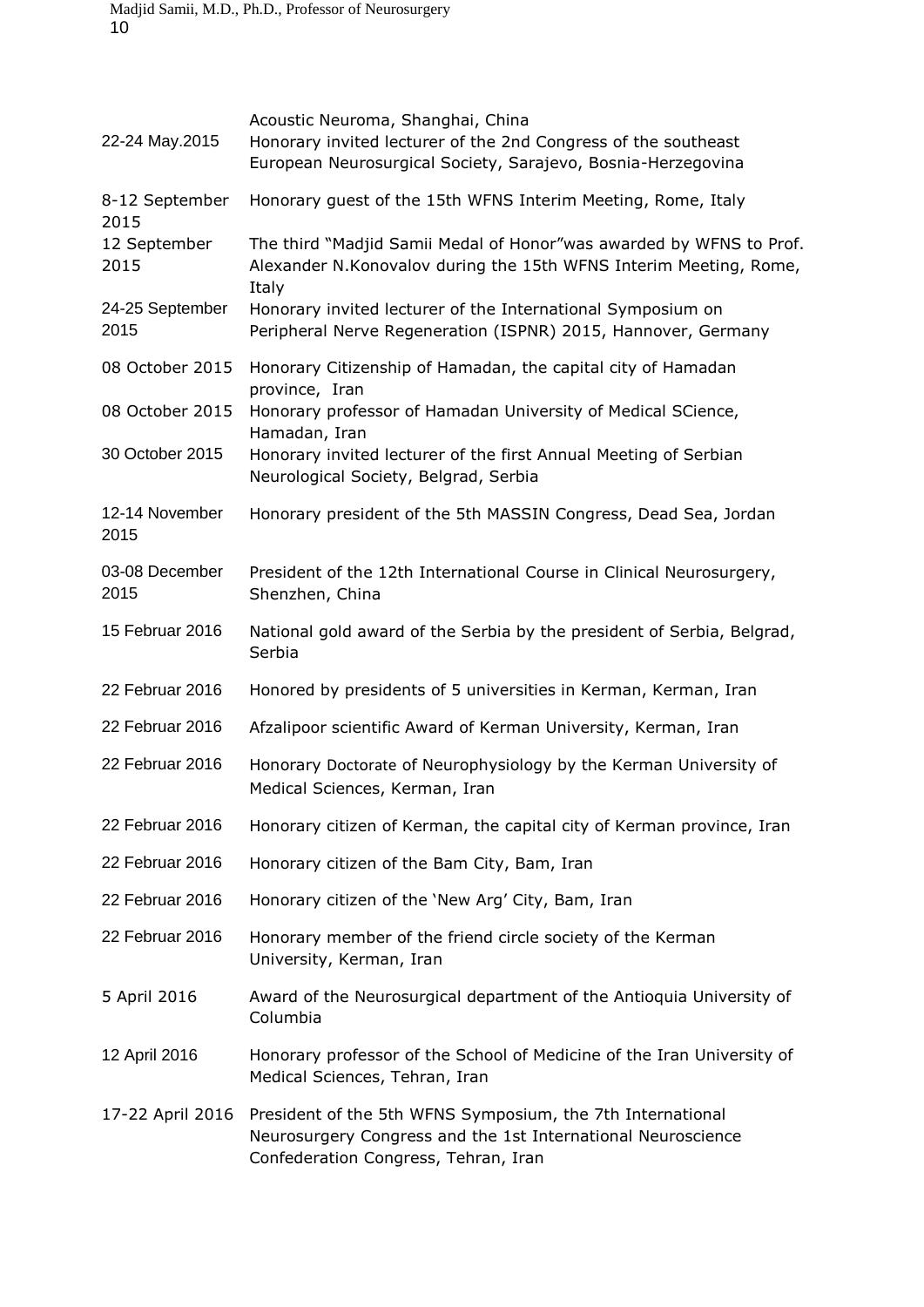| 17 April 2016            | Award of the Latin American Federation of Neurosurgical societies,<br>Tehran, Iran                                                                                                         |
|--------------------------|--------------------------------------------------------------------------------------------------------------------------------------------------------------------------------------------|
| 24 April 2016            | Honorary professor of Shiraz University of medical sciences, Shiraz,<br>Iran                                                                                                               |
| 26 May 2016              | European Skull Base Society award with Wolfgang Draf lecture on the<br>occasion of the 12 <sup>th</sup> congress of the European Skull Base Society,<br>Berlin, Germany                    |
| 06 June 2016             | Honorary Professor of the National Centre of Maternity and Childhood,<br>Bishkek, Kyrgyzstan                                                                                               |
| 13-17 June 2016          | Honorary President of the 7th International Congress of World<br>Federation of Skull Base Societies, Osaka, Japan                                                                          |
| 25-28 July 2016          | Honorary president of the Continental Association of African<br>Neurosurgical Societies (CAANS), Cape Town, South Africa                                                                   |
|                          | 27 September 2016 Honorary citizen of the Sari, the Capital of the Mazandadarn province,<br>Sari, Iran                                                                                     |
|                          | 27 September 2016 Honorary professor of the neurosurgery of the Babol University of<br>Medicine, Babol, Iran                                                                               |
|                          | 27 September 2016 Honorary professor of the Guilan University, Sari, Iran                                                                                                                  |
|                          | 18 November 2016 Honorary professor of the University of Applied health Science, Zagreb,<br>Croatia                                                                                        |
| 4 November 2016          | 19-21 October 2016 Special invited lecturer of the Second Annual Meeting of the Serbian<br>Neurosurgical Society, Novi sad, Serbia<br>Inauguration of the China-INI, Beijing, China        |
|                          | 4-6 November 2016 President of the 13th International Course in Clinical Neurosurgery, Beijing,                                                                                            |
| 12-15 February<br>2017   | China<br>Special invited lecturer of the international symposium on neurovascular and<br>neurosurgical disorders, Abu Dhabi, UAE                                                           |
| 3-5 March 2017           | Guest of honor of the ICCN - international conference on complications in<br>neurosurgery, Mumbai, India                                                                                   |
| 17-19 March 2017         | Special invited lecturer of the 6th Vienna Symposium on Surgery of                                                                                                                         |
| 29 March-1 April<br>2017 | Peripheral Nerves, Vienna, Austria<br>Guest of honor of the XXVI international symposium of neurosurgery, Cali,<br>Columbia                                                                |
| 30 March 2017            | The gold medal of Colombian association of neurosurgery, Cali, Columbia                                                                                                                    |
| 18-20 May 2017           | Special invited lecturer of the of the international neurosurgical forum and<br>education course of the world federation of neurosurgical societies, Moscow,<br>Russia                     |
| 19 May 2017              | The first 'Konovalov Gold Medal' and implantation of an apple tree in honor<br>of Prof. Samii in the Burdenko national scientific and practical centre for<br>neurosurgery, Moscow, Russia |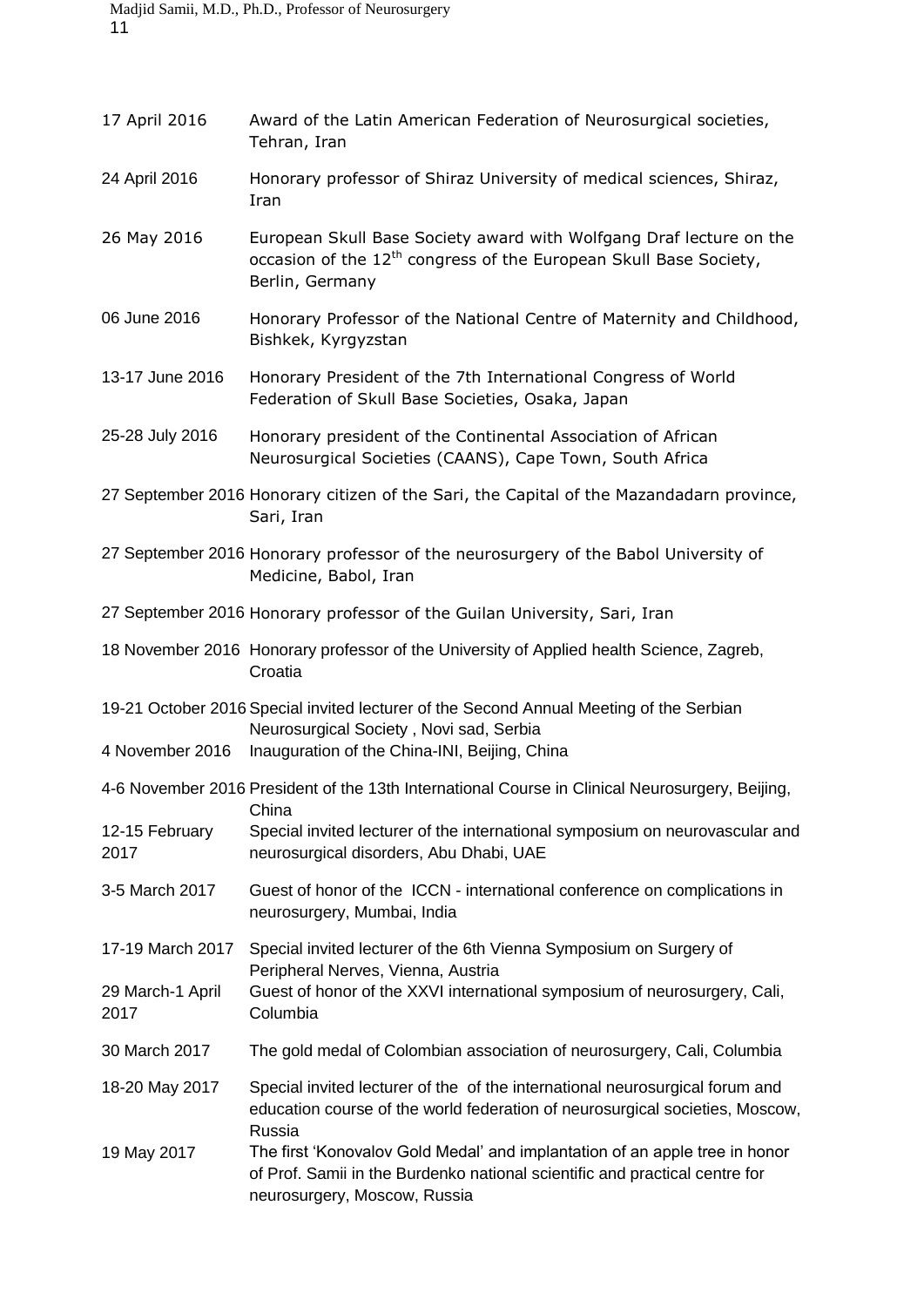| 12                      | Madjid Samii, M.D., Ph.D., Professor of Neurosurgery                                                                                                                                                |
|-------------------------|-----------------------------------------------------------------------------------------------------------------------------------------------------------------------------------------------------|
| 19 June 2017            | Honorary President of the Pan Arab Neurosurgical Society                                                                                                                                            |
|                         | 21-25 August 2017 Chairman of the Honorary Presidents of WFNS - WFNS XVI World<br>Federation of Neurosurgery, Istanbul, Turkey                                                                      |
| 1-4 September           | Citizen of the city of Bojnurd in North Khorasan Province of Iran                                                                                                                                   |
| 2017                    | Dedication of a Boulevard in Bojnourd bearing Prof. Samii's name<br>Unveiling of Prof. Madjid Samii's Sculpture in the Namtional Park of Bojnurd<br>Honorary Doctorate at the University of Bojnurd |
| 13-17 September,        | Special invited lecturer of South East European Neurosurgery Society                                                                                                                                |
| 2017                    | (SeENS), Sarajevo, Bosnia                                                                                                                                                                           |
| 1-5 October, 2017       | Special invited lecturer of the 17th European Association of Neurosurgical<br>Societies Meeting, Verona, Italy                                                                                      |
| 5-7 October, 2017       | Special invited lecturer of the Deutsch Gesellschaft für Computer und<br>Roboterassistierte Chirurgie (CURAC), Hannover, Germany                                                                    |
| 20-21 October,<br>2017  | Honorary Doctorate of Üsküdar University, Istabbul, Turkey                                                                                                                                          |
| 21 October, 2017        | Golden Badge of Honor and honorary member of Press Club Hannover,<br>Germany                                                                                                                        |
| 26-29 October,<br>2017  | Guest of Honor of the 6th MASSIN Congress, Bečići, Budva, Montenegro                                                                                                                                |
| 3-4 November,<br>2017   | Visiting professor of the Neurosurgery Department of Charite Medical<br>University, Berlin, Germany                                                                                                 |
| 17-18 November,<br>2017 | President of the 14th International Course on Clinical Neurosurgery, INI<br>China, Beijing, China                                                                                                   |
|                         | 18 December, 2017 Opening of the Shenzhen Samii Medical Center, a general hospital named<br>after Prof. Samii by the Chinese government, Shenzhen, China                                            |
| 30 March, 2018          | Recipient of the Golden 'Nikolay Pirogov' Medal of Honor of the Russian<br>National Academy of Sciences, Moscow, Russia                                                                             |
| 17-19 August 2018       | Honorary plenary speaker of the 6 <sup>th</sup> International WFNS Symposium,<br>Kuala Lumpur, Malaysia                                                                                             |
| 29-30 August 2018       | Special invited lecturer of Prague Neurosurgical Week PNW2018, Prague,<br><b>Czech Republic</b>                                                                                                     |
|                         |                                                                                                                                                                                                     |

4-8 September 2018 Honoree of CBN 2018 and special invited Lecturer of XXXII Brazilian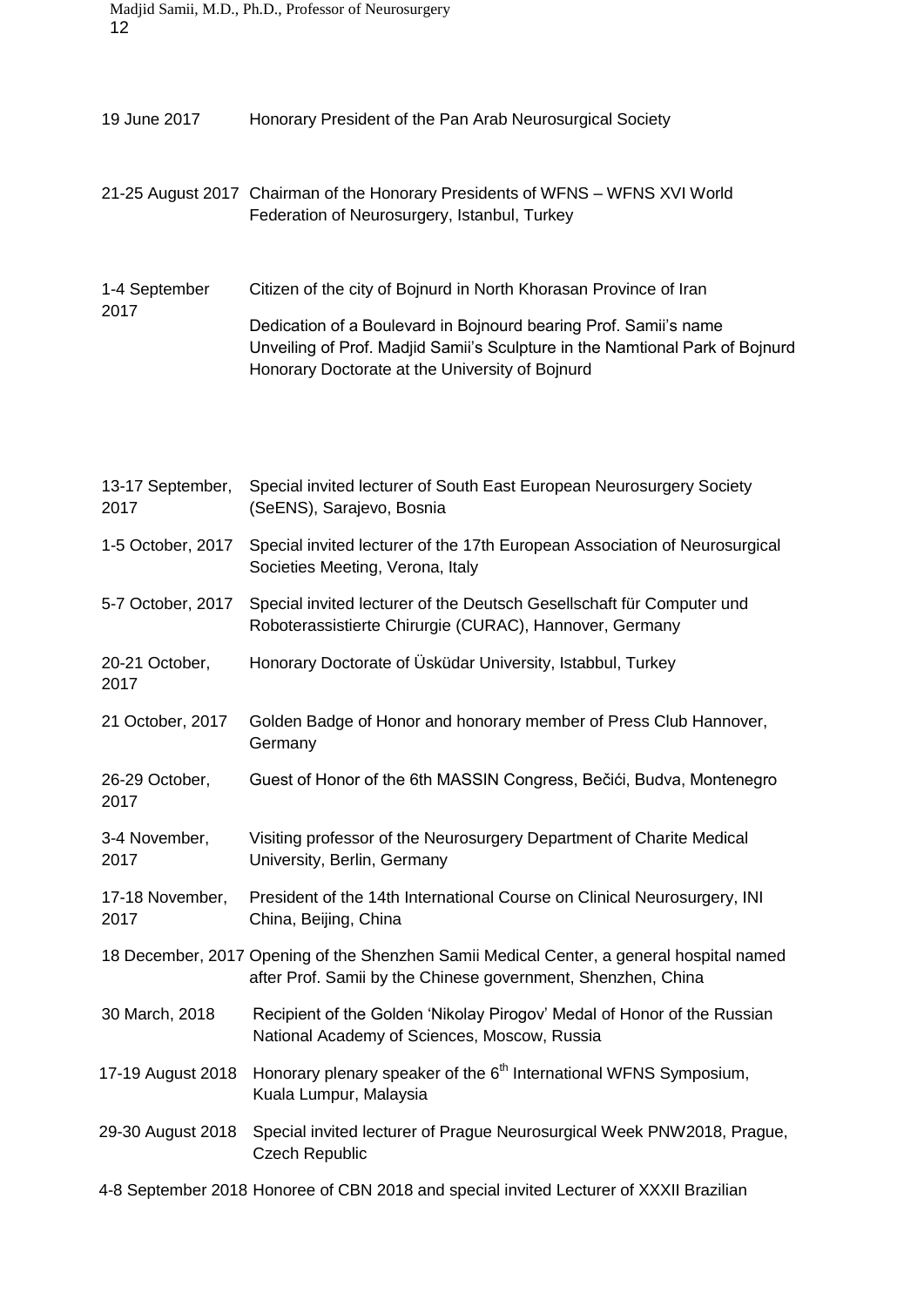Congress of Neurosurgery, Porto Alegre, Brazil

- 18-20 September 18 Guest of Honor and special invited lecturer of 7<sup>th</sup> Congress of Neurosurgeons, St. Petersburg, Russia
- 4-7 October 2018 Faculty and Special invited lecturer of Congress Spine Surgery in XXI Century, Nis, Serbia
- 13 October 2018 Special invited introductory lecturer of XI WFNS Rabat-Symposium, Rabat, Marocco
- 18-21 October 2018 President of the 15th International Course on Clinical Neurosurgery, INI China, Beijing, China
- 31 October 2018 Special invited speaker and guest of symposium on the occasion of  $80<sup>th</sup>$ anniversary of the Clinic of Neurosurgery and 95 years of Neurosurgery in Serbia, Belgrade, Serbia
- 11-13 November 18 Special invited lecturer as Laureate of the Pirogov Great Golden Medal of Russian Academy of Sciences (RAS) of the General Assembly of the Department of Medical Sciences, Moscow, Russia
- 29.11.-1.12. 2018 Guest of Honor and special invited lecturer of Congress of Buenos Aires Society of Neurosurgical Surgery (SCNBA), Buenos Aires, Argentina
- 17 December 2018 Opening of China INI as President of the new China International Neurosurgery Institute, Beijing, China
- 25-27 January 2019 Guest of Honor and special invited lecturer of 2<sup>nd</sup> International Conference on Complications in Neurosurgery (ICCN), Mumbai, India
- 28 January 2019 Guest of Honor and special invited lecturer of Prof. B. Ramammurthi Oration, Chennai, India
- 29 January 2019 Guest of Honor and special invited lecturer of Prof. S. Kalyanaraman Oration, Madras Medical College, Chennai, India
- 6-8 February 2019 Special invited guest lecturer of WFNS Advanced Course "100 Years of Neurological Surgery", Malaga, Spain
- 25.2.-2.3. 2019 "Samii Week" in China INI as an educational program for Chinese neurosurgeons, China INI, Beijing, China
- 21-24 March 2019 Faculty and special invited lecturer of WFNS 2019 International Meeting, Belgrade, Serbia
- 27-30 March 2019 Special invited guest lecturer of 18th Congress of the Brazilian Academy of Neurosurgery (ABNc), award of special "Honor Award" of ABNc, implantation of a tree in honor of Prof. Samii, Iguassu Falls, Brazil
- 11-12 July 2019 Special invited lecturer of 31st Congress of Japanese Society for Skull Base Surgery 2019. Kobe, Japan
- 09-12. Sept 2019 Special invited lecturer of WFNS Special World Congress in Beijing, China